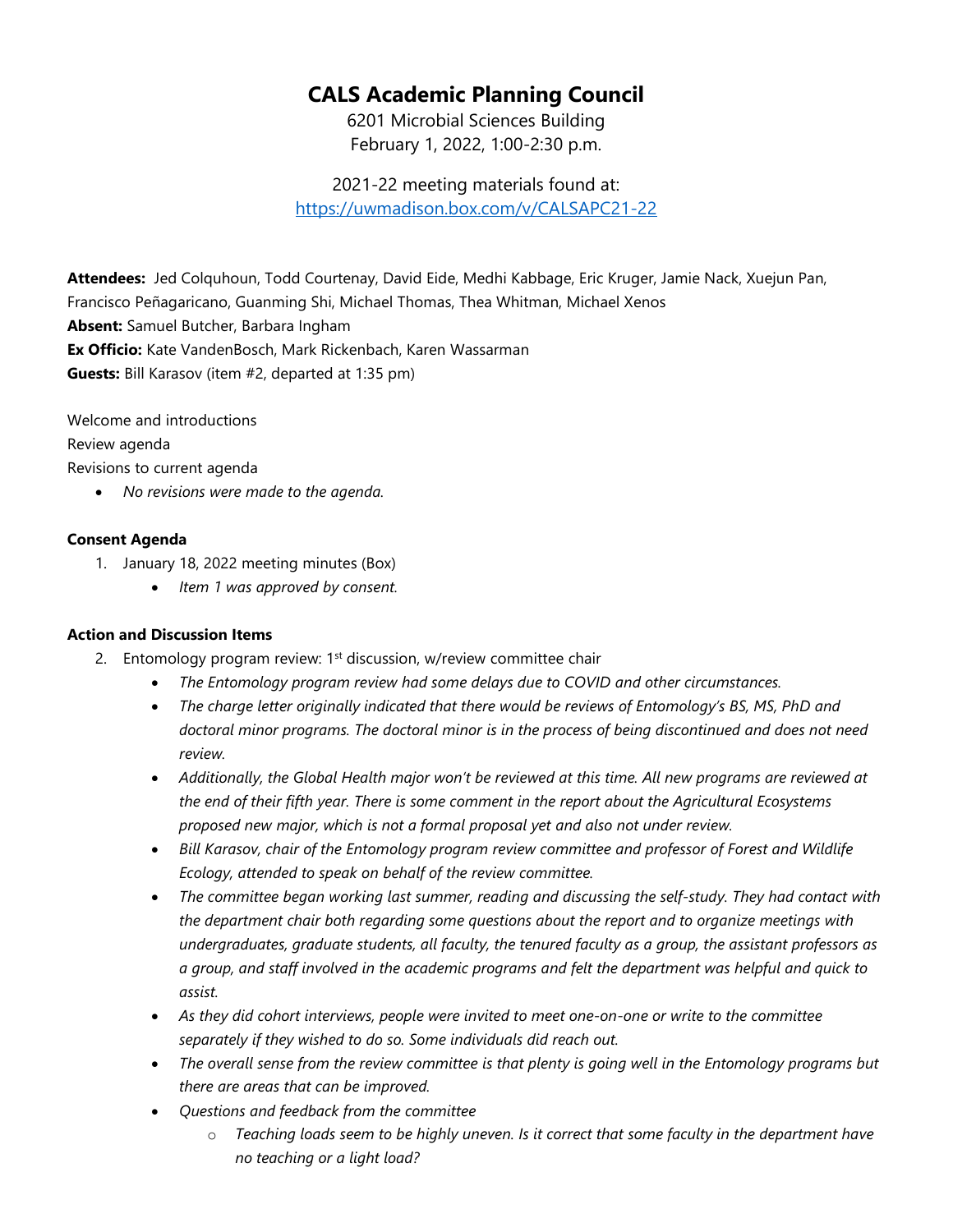- *Correct. There is a core faculty of less than 10, then there are some faculty associated with the department with responsibility elsewhere.*
- *Of those with a light load, there is willingness and the department is considering them teaching as an option.*
- o *Was there any discussion surrounding the new teaching load policy for the college, such as having Extension specialists teach?*
	- *One committee member has experience in Extension. They pointed out it wasn't so clear the way in which students were being shown the connections between studies, outreach, and Extension but the department called attention to information written in the selfstudy.*
- o *There is a lot of capacity built into the amount of teaching that's needed.*
	- *Entomology faculty felt they were reaching their teaching commitment limits yet there are new programs on the horizon and some upcoming retirements.*
	- *One way to handle the distribution of teaching would be to involve other people which is pointed out in report.*
- o *Is it correct that new faculty may not be assigned teaching but deciding their course is up to them?*
	- *That is partly accurate. When we asked senior faculty in department about onboarding procedures and bringing new faculty into the program, they said that Entomology majors are organized in topical areas rather than specific courses, so students can choose from these topical areas. The expectation is that new faculty can choose where they plug into that organization.*
	- *When they asked new faculty members about their sense of fitting in, there were varied responses but a uniform response of three assistant professors suggested there was no department-wide plan for what needs to be taught.*
	- *These responses contributed to the committee's sense that the department should consider better communication about teaching and rely on a stronger hand from the Curriculum Committee for assistance in planning.*
- o *Is the addition of the Global Health major what adds to the teaching load?*
	- *Yes, the Global Health major will contribute to this. One faculty member is very invested in the Global Health program.*
- o *Was there discussion about whether Entomology will retain the Entomology undergraduate major with the addition of Global Health undergraduate major?*
	- *They asked the department about the future vision and the focus was very much on the two new programs – Global Health and Agricultural Ecosystems.*
	- *The review committee felt that the Entomology undergraduate degree was a secondary thought.*
- o *Is there a sense of what courses the department will be teaching annually, that will be central to their programs, five to ten years down the road?*
	- *There is a vision of what they will be doing for a number of faculty and courses.*
	- *There are courses with strong enrollment numbers which we'd expect would continue.*
	- *Questions were raised about upcoming retirements, courses that may not be continued to be taught, and new faculty members and where they fit in.*
- o *There are nine and a half state funded faculty in the department. Relative to the teaching challenge question, how does that rank among departments?*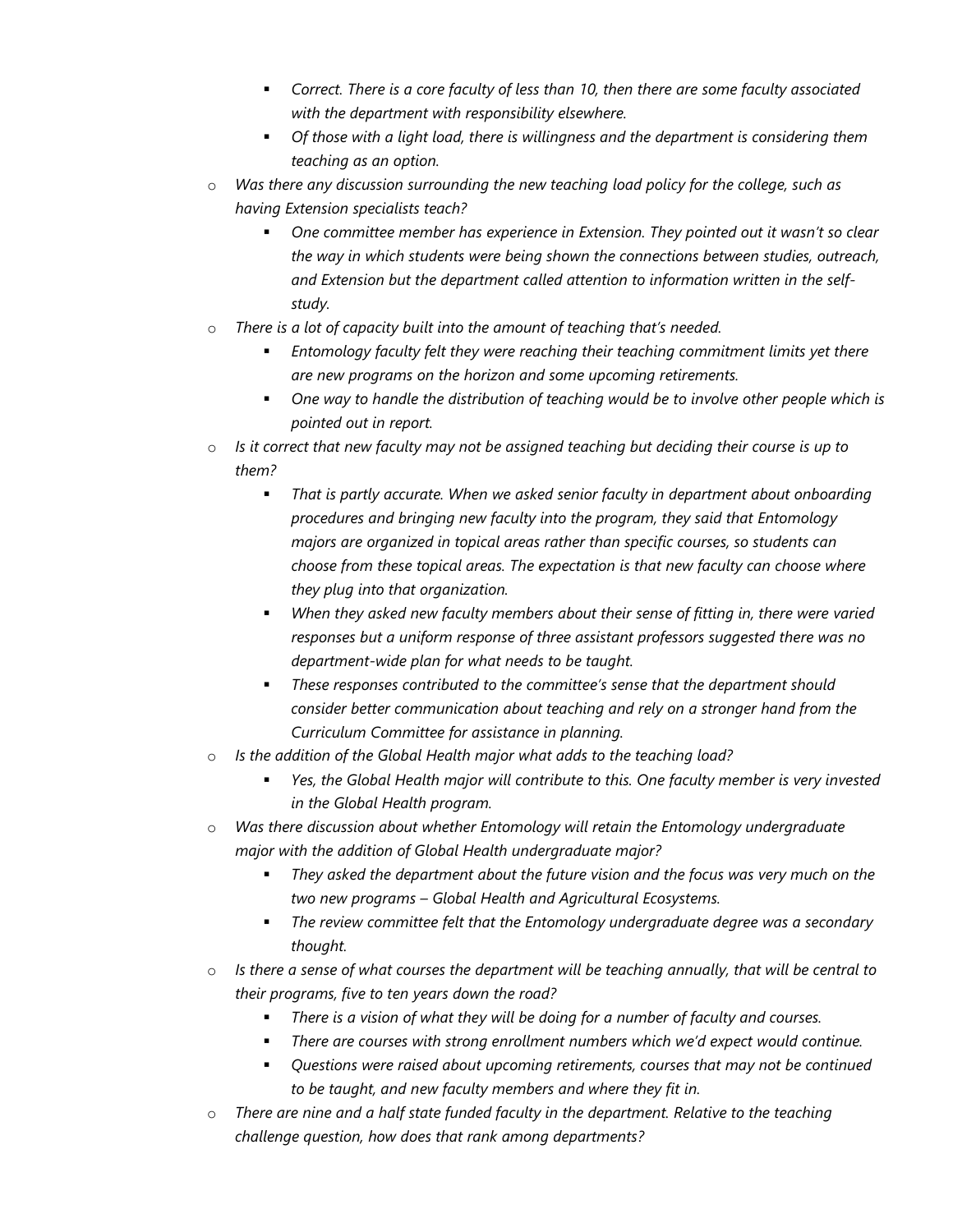- *This is on the smaller end of faculty sizes in the college but that said, with their performance on teaching and research they are doing rather well as a function of their size.*
- o *There is a required one credit graduate course that wasn't being taught yet it's in the handbook as a requirement.*
	- *There's a note in the handbook that the requirement is suspended.*
	- *The difficulty of deciding which one course students would take was discussed by the review committee and with the department and there was no consensus.*
	- *There are opportunities university-wide about professional development. It is possible that this credit could be fulfilled elsewhere outside the department.*
- o *It appears that prelims were taken after six or seven semesters or three academic years, which sounds late for prelims. Is that by design?*
	- *The review committee doesn't know if this is by design but suggests this may be a question for the department chair, to find out if they feel this timing is satisfactory.*
- o *Four female faculty have left department in last five years? Do you know the circumstances? Are faculty getting mentoring?*
	- *Faculty climate issues are generally not the purview of the program review and instead it is to support academic programs for students.*
- o *Does the direct admit policy for all graduate students in the program contribute to climate issues and in particular the low diversity of the program?*
	- *The direct admit policy wasn't seen as a factor in climate issues but some graduate students felt isolated and yearned for more of a cohort feeling.*
- o *Is it possible that the pandemic contributed to the students' sense of isolation and lack of cohort?*
	- *It is hard to point out causation. There were concerns brought up by students, but the review committee was aware that these issues were going on all over the university.* 
		- *Participating in the review process illustrated the importance of diversity, equity, and inclusion issues and communication.*
- o *Questions for the department chair*
	- *Has Entomology thought about making a change to offer more flexibility in the graduate program curriculum?*
	- *There is a lot of evidence that direct admit policies make it difficult to recruit a diverse pool of graduate students. Can you speak to Entomology's experience with recruitment of diverse students and the potential impact of the direct admit policy or other policies and practice?*
	- *Can we hear more about the prelim requirements and the timing?*
	- **How does the Entomology department chair anticipate the Global Health major will** *impact instructional responsibilities?*
	- *Does the department plan to continue the Entomology undergraduate major? What is the benefit of maintaining the undergraduate degree at such a small level?*
	- *The report suggests a need for additional staff advising. What is being done in this area?*
	- *Tell us about the department's teaching load policy implementation and curriculum planning.*
- 3. Wisconsin Distinguished Graduate Fellowship subcommittee identification
	- *Annually, the APC is asked to review the Wisconsin Distinguished Graduate Fellowship applications.*
	- *Medhi Kabbage, Michael Xenos, and Guanming Shi will constitute the review subcommittee.*